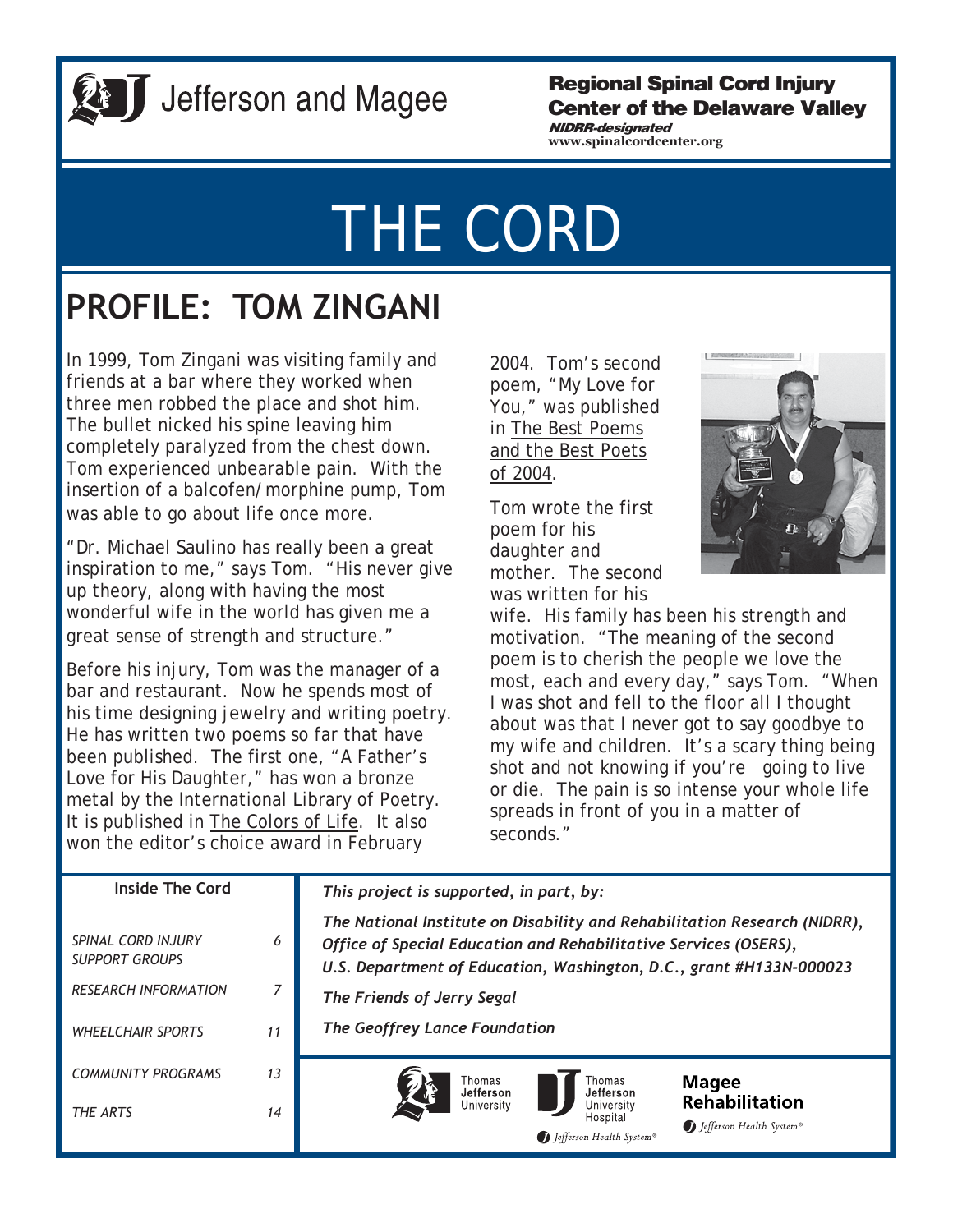### **SPINAL CORD INJURY SUPPORT GROUPS**

### *SCI-PEERS, sharing experiences*

The SCI-Peer Consultant Group provides individuals who have suffered a SCI the chance to learn from those who have rehabilitated following such an injury.

**MENTORS** – If you have rehabilitated from a SCI, please consider volunteering as a peer consultant to help others as they adjust to life with an injury.

**PROTEGES** – For individuals adjusting to life with a SCI, mentors can answer questions and address concerns based on their personal experiences.

Magee can match peers based on injury level, social situations, age, gender, marital status, recreational interests and vocational experience.

To request a peer consultation, or to volunteer as a mentor, call **Marie Protesto** or **Sonya Dibeler** at **(215) 587-3174**, or e-mail **pcoordinator@mageerehab.org**.



### *SCI FAMILY PEERS*

Family Peer Support is a group in which specially trained families who have experience with a spinal cord injury help others who share their struggles. Family

members and significant others of individuals who have had a spinal cord injury are encouraged to attend. Inpatient and outpatient families are welcome. Family Peer Counselors offer reassurance, support and helpful practical tips.

This group meets on the second Thursday of every month at 6 p.m. in Room 537 on the Spinal Cord Injury Unit at Magee Rehabilitation Hospital.

For more information, call **Pat Thieringer** at **(215) 587-3412**.

### *WOMEN'S DISABILITY SUPPORT GROUP*

To help women with a disability explore their thoughts and feelings about life with a disability, Magee provides a supportive, psychotherapy group each Monday afternoon. A clinical psychologist with expertise in disability rehabilitation leads the group, which addresses topics such as relationships, career issues, intimacy and sexuality.

For more information about this group or other psychological services, call **Dr. Nancy Rosenberg** at **(215) 587-3210**.

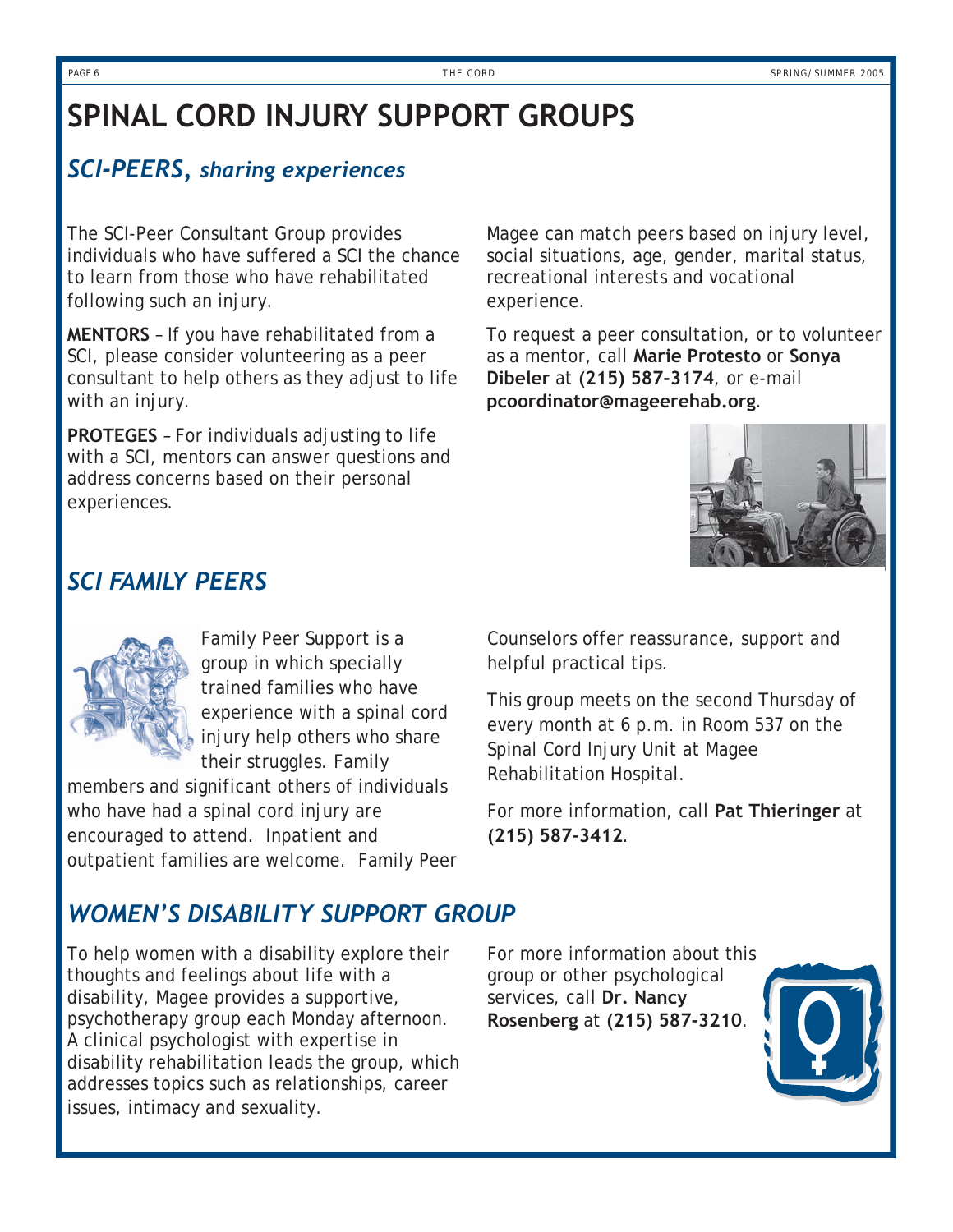### *SCI RESOURCE & SUPPORT GROUP*

This group provides education, recreation and support opportunities to individuals with spinal cord injuries. Meetings are held at Magee on the second Thursday of every month at 6 p.m. in the Second Floor Conference Room.

We are always looking for new topics. If you have an idea for a topic or would like more information, please call **Marie Protesto** or **Sonya Dibeler** at **(215) 587-3174,** or e-mail **pcoordinator@mageerehab.org.**

### **TENTATIVE TOPIC SCHEDULE**



| Research for the Cure |
|-----------------------|
|                       |
|                       |
|                       |
|                       |
|                       |
|                       |

**Visit the Magee Peer Website at www.mageepeers.org to learn about upcoming events, disability information and resources, peer support, and the sale or donation of durable medical equipment.** 

### **RESEARCH & EDUCATION**

### *RESEARCH PARTICIPANTS NEEDED*

The SCI Center has developed a research tool to measure improvement in walking in persons with spinal cord injury. We are seeking volunteers to help us validate the scale and make sure it is reliable.



Research participants must be motor incomplete and able to walk short distances with or without assistive devices or assistance. Individuals will be required to come to Magee Rehabilitation Hospital on two different occasions for about two hours each visit. Those who participate will be reimbursed \$100 per visit for travel expenses and provided with free parking.

If you are interested in participating or would like more information, please call **Mary Patrick**, **R.N**., RSCICDV Project Coordinator, at **(215) 955-6579**.

### **Spinal Cord Society**

The Spinal Cord Society meets at Magee Rehabilitation on the 6th floor at 1 p.m. on the first Saturday of every month. The Spinal Cord Society puts 100% of its funding into research for the cure of spinal cord dysfunction. If you want to support this research, consider attending one of these meetings. For more information, please contact Chris Cellucci at cellucci@ursinus.edu or (610) 296-7429, or Dennis Ledger at dledger@csc.com or (856) 468-4401.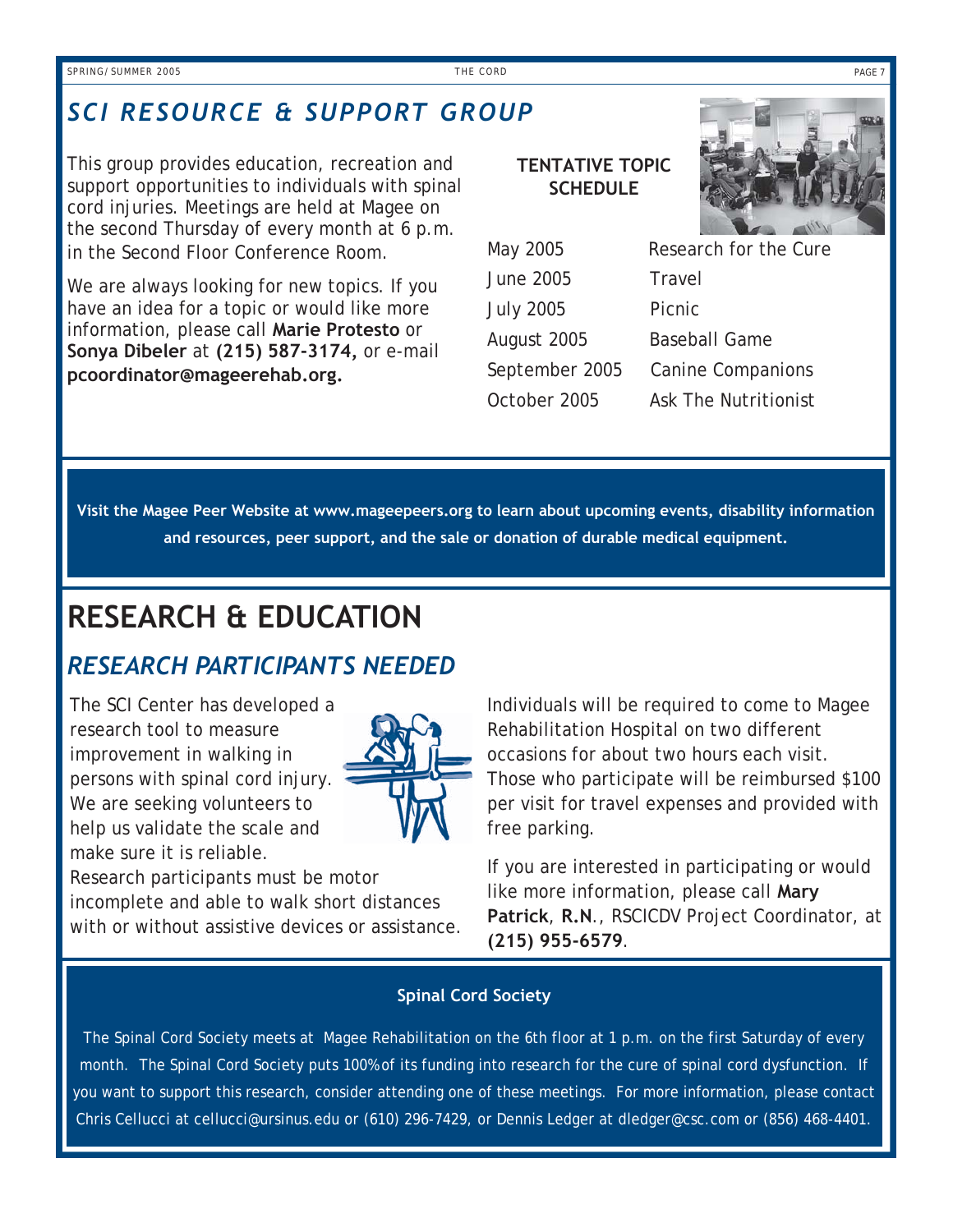### *RESEARCH STUDY - PARTICIPANTS NEEDED*

The Regional Spinal Cord Injury Center of Delaware Valley (RSCICDV) at Thomas Jefferson University, a cooperative program between Thomas Jefferson University Hospital and Magee Rehabilitation Hospital, is interested in evaluating new investigative drugs which may benefit persons with spinal cord injury. The RSCICDV is participating in an international clinical study to evaluate an investigational medication being developed that may improve motor function in individuals with motor incomplete chronic spinal cord injury. We are looking for participants who:

#### **Are between 18 – 65 years of age;**

**Have a chronic, motor incomplete traumatic SCI** (at least 18 months post-injury);

**Have an SCI level between C4 and T10**;

**Have no history of seizures within 2 years prior to study start; and**

**Have no evidence of recent fractures (less than six months)**.

The study will be double blind and placebocontrolled, which means that some individuals enrolled in this study will receive a placebo, or sugar pill, for the duration of the study,

### *RESEARCH FOCUS GROUP*

The Regional Spinal Cord Injury Center of Delaware Valley (RSCICDV) at Thomas Jefferson University Hospital and Magee Rehabilitation is conducting focus groups to evaluate consumers' priorities in dealing with recovery following a traumatic spinal cord injury. If you are a person with SCI and would like to participate or would like more

and will not receive drug at any time during the study. Neither the investigators nor the study participants will know who is receiving drug or placebo until after the end of the study.

If you are interested in voluntarily participating in this study, some simple questions over the phone will help to determine if you are eligible. Overall participation in the study will include an initial Screening Visit and a Study Treatment period of approximately 26 weeks during which you will visit the SCI Center at Thomas Jefferson University Hospital for 10 outpatient visits. Each of these visits will require about 3 to 4 hours of your time. Reimbursement will be provided to you to cover necessary miscellaneous costs (such as travel) and free valet parking will be provided. Your participation in this research study is voluntary and you can end your participation, if you wish, at any time. Your care at Jefferson and Magee will not be affected if you choose not to participate in this study.

To see if you qualify, please call **Mary Patrick, R.N.**, at **(215) 955-6579**. Thank you in advance for your support.

information about the project, please contact **Mary Patrick, R.N.**, RSCICDV Project Coordinator, at **(215) 955-6579**.

The focus group will be held at Magee Rehabilitation Hospital. You will be reimbursed for your time and free parking will be provided.

#### **Important Web Pages**

Find information on research, education, and community programs on these webpages:

www.spinalcordcenter.org, www.mageerehab.org, www.mageepeers.org.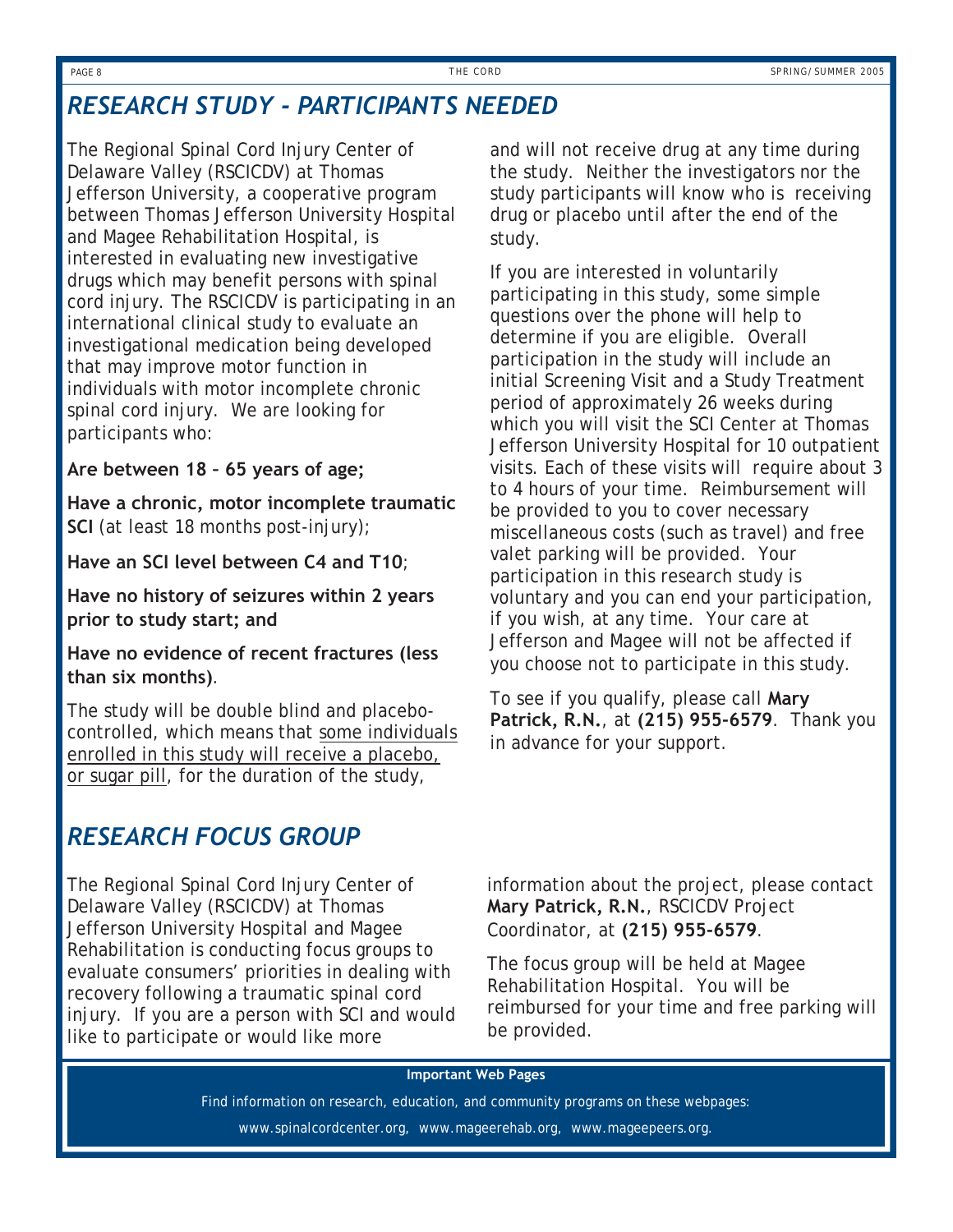### *LOCOMOTOR TRAINING OUTPATIENT CLINIC*

The Locomotor Training Clinic at Magee Rehabilitation Hospital is offering a comprehensive therapy program for ambulation training. "Locomotor Training" is a rehabilitative approach for persons with neurologic dysfunction that has been researched and proposed to effect a patient's recovery of walking and community ambulation. This intervention is based on current knowledge of how the brain and spinal cord control stepping and how the nervous system learns a motor skill. Present studies are also being conducted to look at the effects of this intervention on overall health, including cardiovascular functioning, bone density and spasticity.

The systematic approach of Locomotor Training consists of three primary components:

- Step training using body weight support on a treadmill (BWST) and manual assistance;
- Overground Walking Training; and
- Community Ambulation Training.

### *RSCICDV RESEARCH*

The Regional Spinal Cord Injury Center of the Delaware Valley (RSCICDV) at Thomas Jefferson University is currently conducting a clinical trial to investigate the potential of a new therapy, BA-210 (Cethrin®), in acute spinal cord injury. BA-210 is a recombinant protein drug, which acts as a Rho antagonist to promote neuroregeneration and neuroprotection in the Central Nervous System (CNS). BioAxone Therapeutics, Inc. is sponsoring this trial. BioAxone, Inc. has shown in animal studies that BA-210 reduces the damage from spinal cord injury and stimulates axon regeneration when applied to the spinal cord. Further, BA-210 applied to the dura mater can penetrate into CNS tissue. In this clinical trial, BA-210 will be applied to the surface of the dura mater of the spinal cord together with Tisseel®, a fibrin sealant

Therapy sessions include time spent retraining on the BWST system, and transposing the skills practiced on the treadmill to the overground environment and into functional skills (ambulation, transfers, self-care activities, etc.).

At this time, referrals for outpatient therapy using Locomotor Training are being accepted for individuals with a history of spinal cord injury. Anyone referred to this clinic must be

evaluated for appropriateness and medical stability prior to initiating this intervention. All standard outpatient therapy procedures will be followed. Those interested should contact the SCI Follow Up System of Care for an evaluation appointment.



normally used to repair small dural tears. This is a first in man study, which involves a single application of BA-210 during surgery within 7 days following spinal cord injury.

Male or female patients aged between 16 and 70 years with acute thoracic or cervical spinal cord injury (with no motor or sensory function in the sacral segment) can be enrolled. The primary goal of this study is to determine the safety and tolerability of BA-210 when administered in conjunction with fibrin sealant to the dura mater of the spinal cord. Also, this study is designed to determine the effects of BA-210 on neurological function in subjects with complete spinal cord injury. James Harrop, M.D., from the Department of Neurosurgery at Thomas Jefferson University will serve as the Principal Investigator.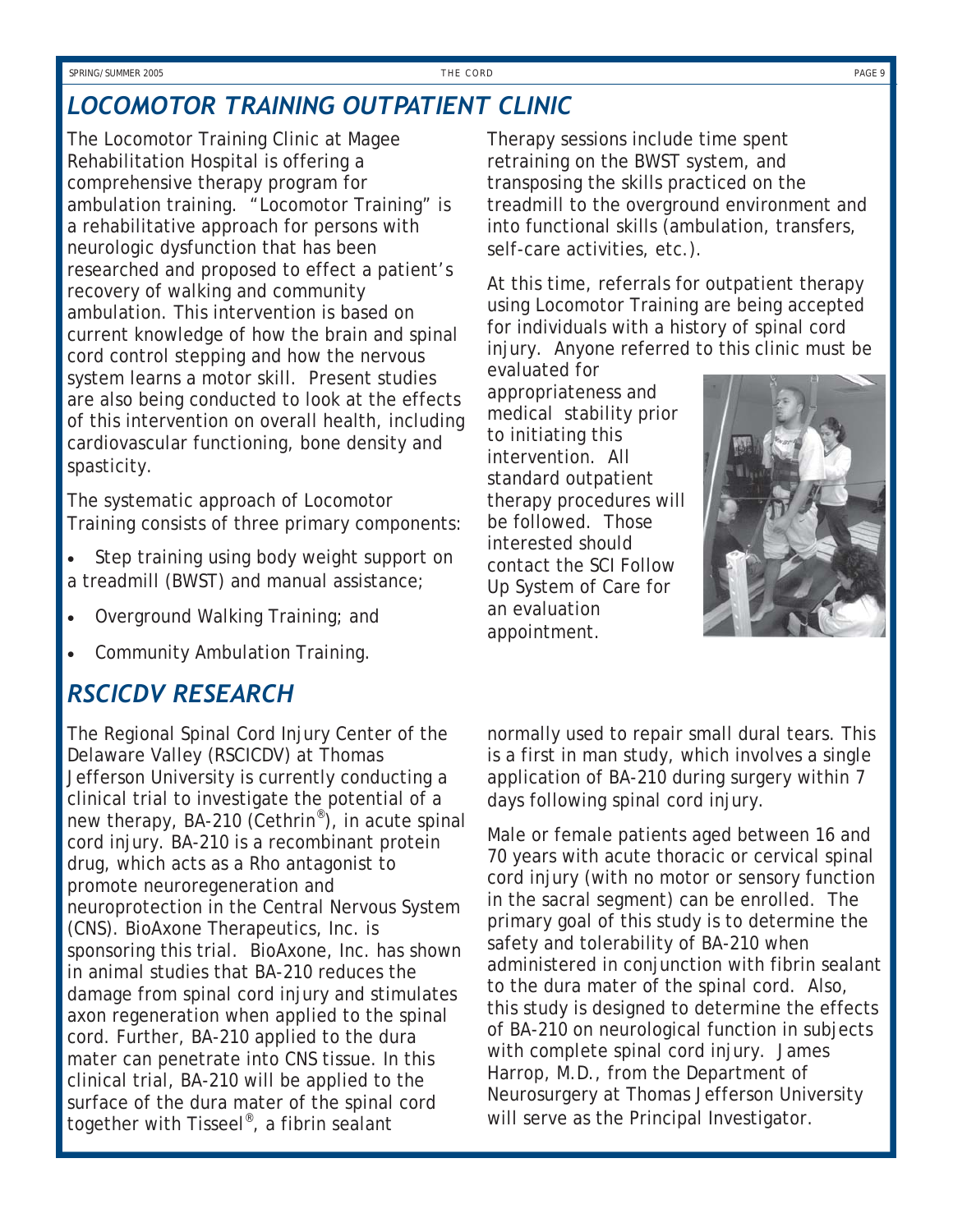### *RESEARCH OF THE RSCICDV*

#### Current

- 1. A phase II, double-blind, placebo-controlled, multicenter study to assess the efficacy and safety of HP184 at 100, 200, and 400 mg doses administered orally once daily for twenty-four weeks in adult subjects with chronic spinal cord injury. *Sponsor*: **Aventis Pharmaceuticals.**
- 2. A phase I/IIa dose-ranging study to evaluate the safety, tolerability, and pharmacokinetics of BA-210 and the neurological status of patients following administration of a single extradural application of Cethrin® during surgery for acute and cervical spinal cord injury. *Sponsor:* **BioAxone Therapeutics Inc.**
- 3. Peripheral denervation following spinal cord injury (Using MRI to study nerve function following spinal cord injury). *Sponsor:* **American Paraplegia Society.**
- 4. Restoration of walking after spinal cord injury elements of a disability measure. *Sponsor:* **National Institute on Disability and Rehabilitation Research (NIDRR).**
- 5. Restoration of walking after spinal cord injury a consumer preference for walking. *Sponsor:* **National Institute on Disability and Rehabilitation Research (NIDRR).**
- 6. Development of Neural Recovery Rehabilitation and Research Centers (NRRRC) for functional, health and quality of life improvements after neurological injury. *Sponsor*: **CDC** and **The Christopher Reeve Foundation.**

### *RSCICDV RESEARCH NEWS*



Anthony Burns, M.D., Assistant Director of the RSCICDV, was recently awarded a grant from the American Paraplegia Society titled "Peripheral Denervation Following Spinal Cord Injury" which

uses Magnetic Resonance Imaging (MRI) to study nerve function following spinal cord injury. After sustaining a spinal cord injury, the signals that travel from the brain to the body are interrupted. When the injury is severe enough, the individual is paralyzed and unable to feel his or her body below the injury. There is some evidence in medical literature that nerve cells and nerves cut off from the brain become sick and some may

#### Completed Clinical Trials

- 1. Open-label extension of double-blind, placebo-controlled, parallel group study to evaluate safety, tolerability and activity of oral Famipridine-SR in subjects with chronic incomplete spinal cord injury. *Sponsor*: **Acorda Therapeutics.**
- 2. Restoration of walking after spinal cord injury validation of the Walking Index for Spinal Cord Injury (WISCI) scale for hierarchical ranking. *Sponsor:* **National Institute on Disability and Rehabilitation Research.**
- 3. Study the effects of Body Weight Supported Treadmill Training in acute incomplete spinal cord injury. *Sponsor:* **National Institute of Health (NIH).**
- 4. A multi-site, open label study to evaluate 250 mg oral Neotrofin<sup>™</sup> BID in patients with subacute complete spinal cord injury over 12 weeks. *Sponsor:* **NeoTherapeutics, Inc.**
- 5. Double-blind, placebo-controlled, 12-week, parallel group study to evaluate safety and efficacy of oral Fampridine-SR in subjects with moderate to severe spasticity resulting from chronic, incomplete spinal cord injury. *Sponsor:* **Acorda Therapeutics.**
- 6. Eye-voice enablement technology: EVENtech, hands-free computer access for the disabled. *Sponsor:* **National Institute of Health.**

even die. Despite being first described over 30 years ago, little is known about this process. It is important to understand this process better because treatments that restore signal conduction through the injured spinal cord, for example stem cell transplants, will require healthy nerves below the injured area. In this study, we want to use special MRI techniques to study how healthy the nerves are in the paralyzed muscles below a spinal cord injury. We hope to be able to identify which muscles are abnormal and how severely the nerves are affected. The information obtained will be important to know in order to maximize the beneficial effects of future treatments.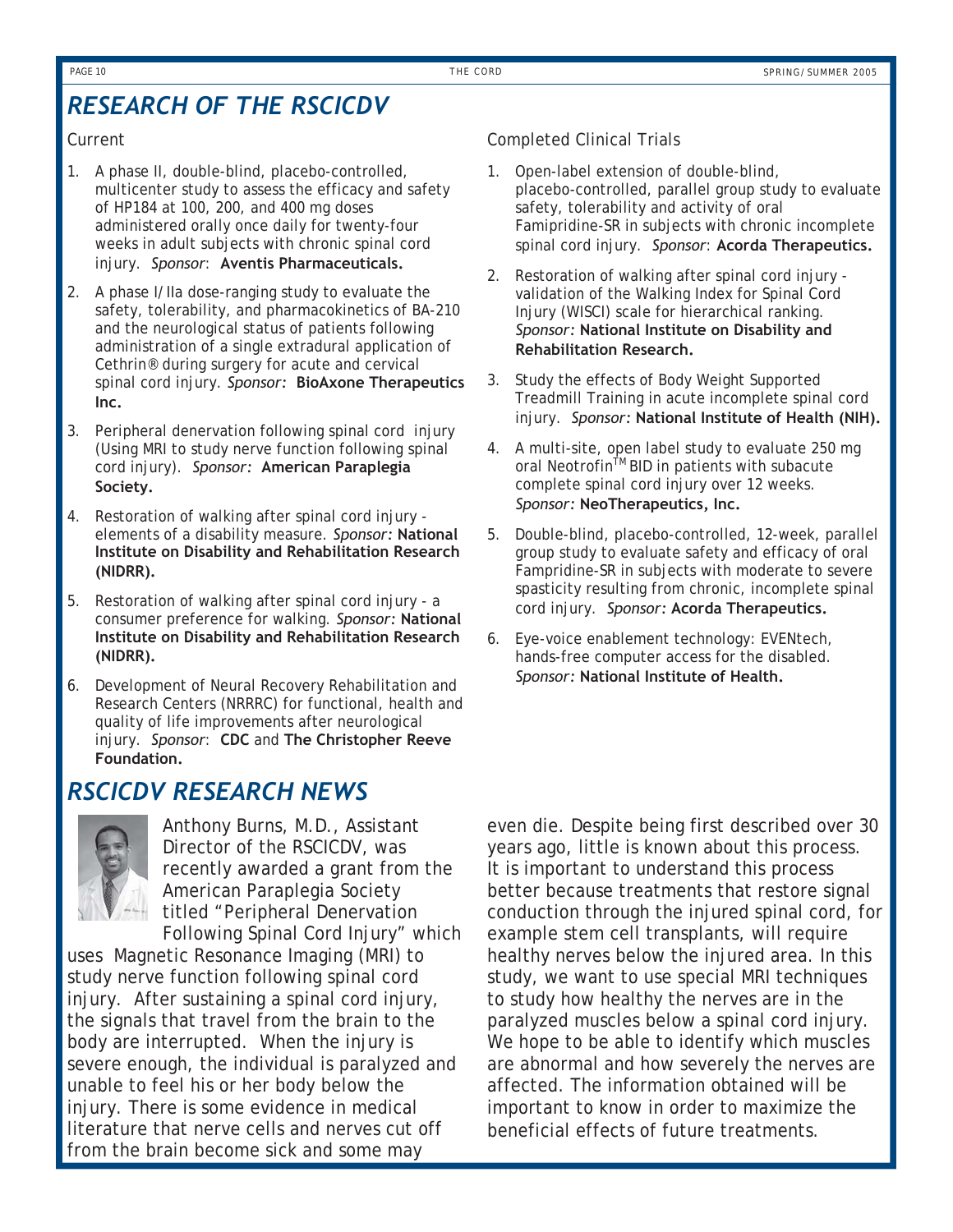## **WHEELCHAIR SPORTS**

### **POWER SOCCER** by SCOTT SIMPKINS

*Time's running out… I can't believe they tied the game on that lucky shot! It's ok, we can still win this one. Now it's my time…I'm due. I've come so close. The hours of practice and training payoff now. Here's the inbounds pass...* 

*I break for the goal and find the opening I've been looking for! The ball is loose, now's my chance!* 

Does this mean anything to you? A memory of past glory, or a dream of something you always wanted but could never experience? For persons with higher-level spinal cord injuries and similar disabilities, team sports were just that - memories or dreams.

Well the times are changing…finally! Magee is starting a Power Soccer program. It's a game that ANYONE in a power wheelchair can play. Two teams of 4 powerchair users attack, defend, and maneuver an oversized soccer ball in an attempt to score points on the opponent's goal. The game is similar to the nonstop action seen in a typical indoor soccer game. Power Soccer is the first competitive team sport designed specifically for power wheelchair users, including persons with spinal cord injuries, multiple sclerosis, head trauma, muscular dystrophy, cerebral palsy, stroke and other disabilities.

### *MARTIAL ARTS*

Each Monday evening, Magee Rehabilitation Hospital offers a martial arts program suited for both wheelchair users and others with physical disabilities. For the past eight years, Michael Saulino, MD, PhD, a Magee Physiatrist and a second degree black belt holder, has offered this training at no cost to participants. Dr. Saulino teaches an adapted Tae Kwon Do



style of karate where students continue to advance in belt levels on the way to the coveted black belt.

Sports do more than exercise your body, they engage your brain. A catastrophic injury may have disabled your body, but your mind is fine and inner fire still burns. Watching sports and rooting



for your team is fun, but nothing compares to a little friendly competition. The will to win and the competitive spirit of an athlete is in no way diminished by the use of a wheelchair.

There are three requirements for Power Soccer participants: a power wheelchair, a reasonable amount of control driving the chair, and a competitive spirit. Some people are probably conjuring up images of a power wheelchair demolition derby. While there is limited contact, referees are on the court looking for penalties such as charging, ramming, and loss of control. There are also multiple divisions for competition based on skill level.

Please plan on attending an organizational meeting in April and signing up for our exciting inaugural season! To learn more, please contact **Pat Thieringer** at **pthieringer@mageerehab.org** or **(215) 587-3412.**

Martial arts can help enhance physical abilities, build confidence, manage stress levels, and decrease vulnerability to physical attack. Students report that as they continue to practice, they notice a significant increase in strength, flexibility, endurance and respiratory control, and a decrease in their pre-existing pain.

You are encouraged to find out more by observing this innovative program. For more information, call **Pat Thieringer** at **(215) 587-3412**.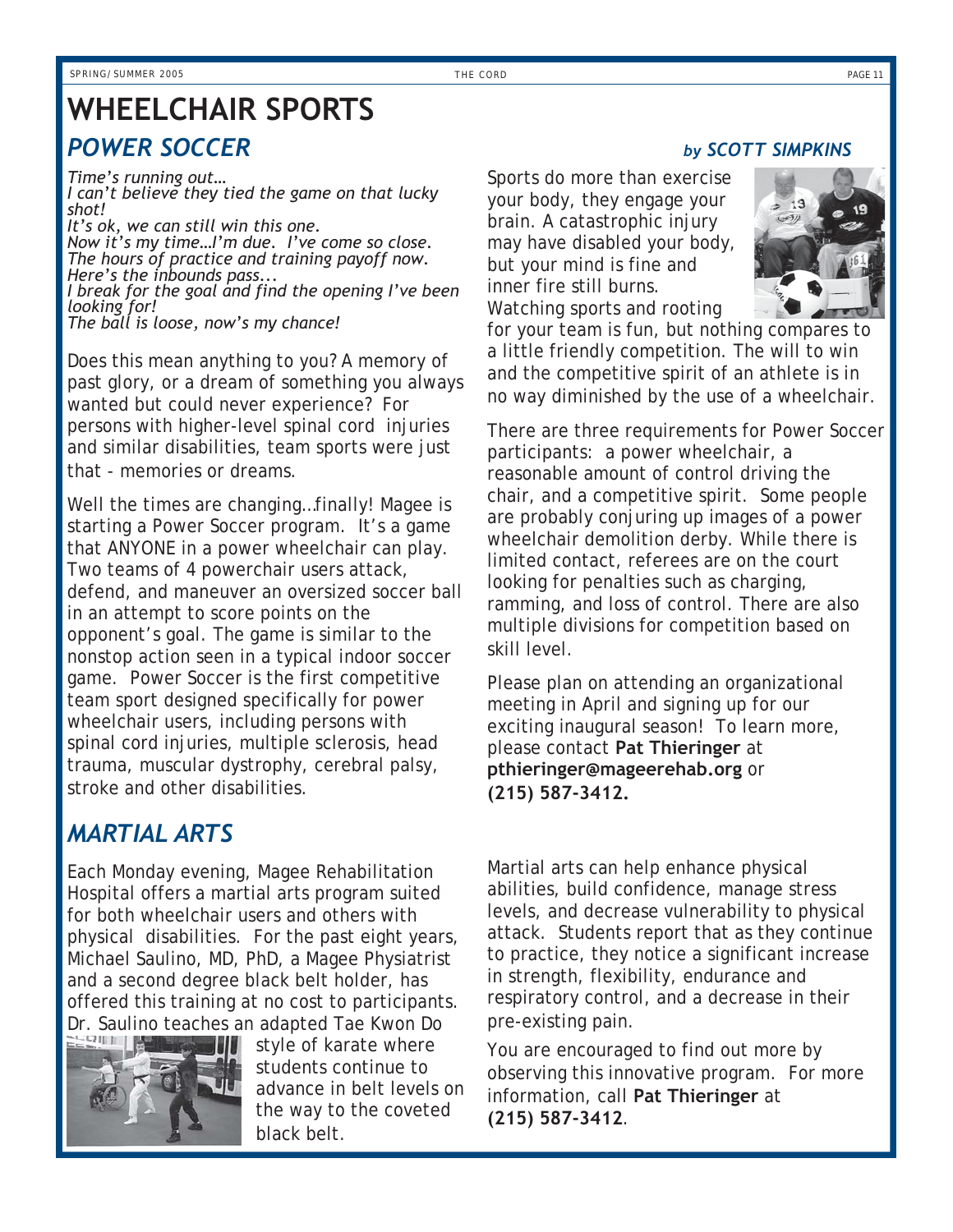### *MAGEE FREEDOMS WHEELCHAIR TENNIS by MARK CHILUTTI*

The Magee Freedoms are ready to start the 2005 season with a trip to Tucson, Arizona for the USTA Southwest Desert Wheelchair Classic. Team members Mark Chilutti, Brad Evans, Walt Ramsey, and Felix Suero have been practicing indoors during the winter months and will face some good competition.

The team will also play in tournaments in Lancaster, New York, Baltimore, Lehigh, Cherry Hill, Dallas, and Delaware, where member John Kistner, and newcomer Matt Bellen, will also play.

Practices are held each week at Cherry Hill

Health and Racquet Club, and the team is getting coaching support from high school player Jared Ringel, who comes out each week and runs the team through drills to improve their skills.



If you are interested in seeing wheelchair tennis live in action, or joining the team, stop by Sunday mornings and check it out! For more information, contact **Mark Chilutti** at **(215) 587-3226**.

### **Life — BE IN IT!**

Staying active is the key to a happy and healthy life. Magee Rehabilitation and other Philadelphia agencies offer numerous specialized recreation opportunities at little or no cost. For more information on additional Magee sports and other specialized recreational opportunities, please consult the Magee Recreation Resource Guide. For a copy of the resource guide, please email Pat Thieringer at pthieringer@mageerehab.org.

### *MAGEE PHILLIES WHEELCHAIR SOFTBALL TEAM by JIM FALLS*

Wheelchair Softball has changed my life. After losing a leg in an Amtrak accident in 1979, I was introduced to adapted athletics through Magee Rehabilitation Hospital. Wheelchair softball allows a person with a disability to participate in a sport normally limited to able-bodied athletes. With a little ingenuity and imagination, equipment is modified and rules are revised to accommodate the disabled athlete. Even the most severely disabled individual can participate in this activity that is both therapeutic and enjoyable.

Being on the Magee Phillies Wheelchair Softball Team has been a major accomplishment for me. We are on the road to becoming one of the top ranked teams in the nation. I've come to realize just how competitive and intense the sport of softball can actually be. Imagine yourself being offered a chance to participate in an organized sporting event after suffering a devastating

injury that has left you disabled for life. The programs offered through Magee Rehabilitation gives us back a part of our life that we truly believed was gone forever.





Once I am on the softball diamond, my disability seems to vanish and the game becomes everything. You can get a remarkable workout playing softball while enjoying the social aspects that come along with it. The feeling is magnificent and the benefits are unbelievable. The camaraderie of the team is evident wherever we play and the friendships that develop often last a lifetime.

We are currently seeking new members to join the Magee Phillies Wheelchair Softball team. We would love you to be a part of our winning team!! To learn more about the Magee Phillies, please call **Pat Thieringer** at (**215) 587-3412**.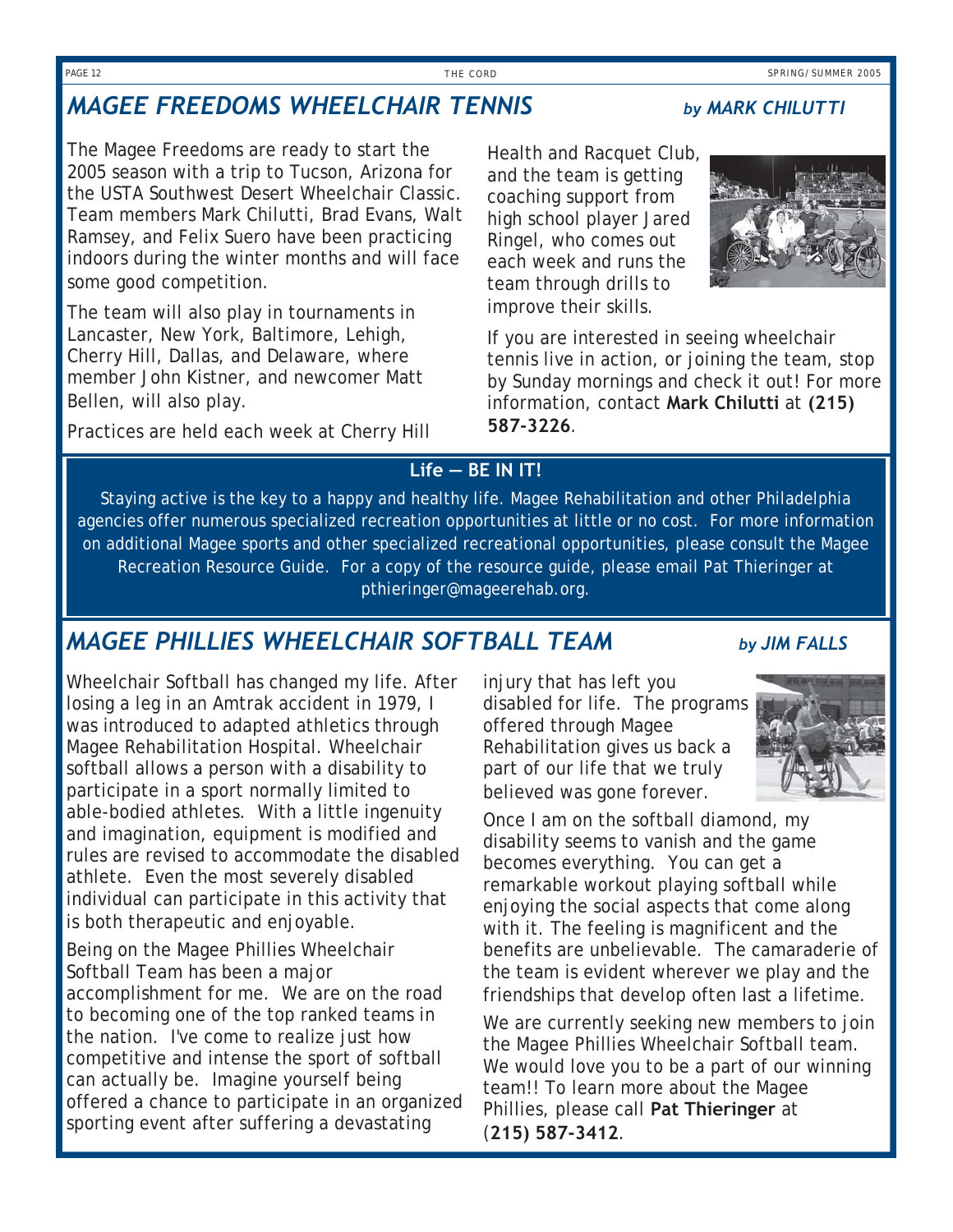### **COMMUNITY PROGRAMS**  *THINK FIRST*

To help prevent disabling head and spinal cord injuries among children, teens and young adults, Magee's Think First Program holds dynamic presentations at schools. Our program is part of the nationally coordinated Think First program. Presentations consist of injury prevention lessons and testimonials from adults with disabilities.

If you have a spinal cord injury or brain injury and are interested in changing behaviors and

### *hireAbility*



hireAbility is a nonprofit organization dedicated to helping individuals with disabilities seek employment throughout Philadelphia and South

Jersey. Headquartered at Magee Rehabilitation Hospital with offices in Blackwood, NJ, hireAbility works with a number of area businesses and receives daily updates on open positions in the region.

### *COMPUTER TRAINING*

To help individuals with disabilities keep up-to-date on today's changing technology, Magee Rehabilitation Hospital provides free computer training classes. Participants learn how computers work, and how to use the Internet and software packages such as Word and Typing Tutor.

saving lives, please consider joining Think First and speaking to students. Since Magee values your experience,



we will reimburse you for your time.

If you are interested or know of a school that would like to host one of our assemblies, please call **Joe Davis**, Think First Coordinator, at **(215) 587-3400**.

The organization also partners with various community agencies that provide computer and assistive technology training as well as other skills training. In addition, hireAbility can refer you to organizations that provide housing programs, transportation information and other services designed to help individuals return to work.

For more information, please call **(215) 587-3080**.

Students can choose from a variety of class times and topics. For more information or to register, please call **Arezou Bigdeli** at **(215) 587-3063**.



#### **Narcotics Anonymous**

The Narcotics Anonymous group meets every Sunday at 7 p.m. in room 222-224. All are welcome to this safe environment for addressing the issues of addiction.

### **Alcoholics Anonymous**

This group meets every Tuesday at 8 p.m. in Magee's Cafeteria. For more information about NA or AA, please call **Joe Davis** at **(215) 587-3400**.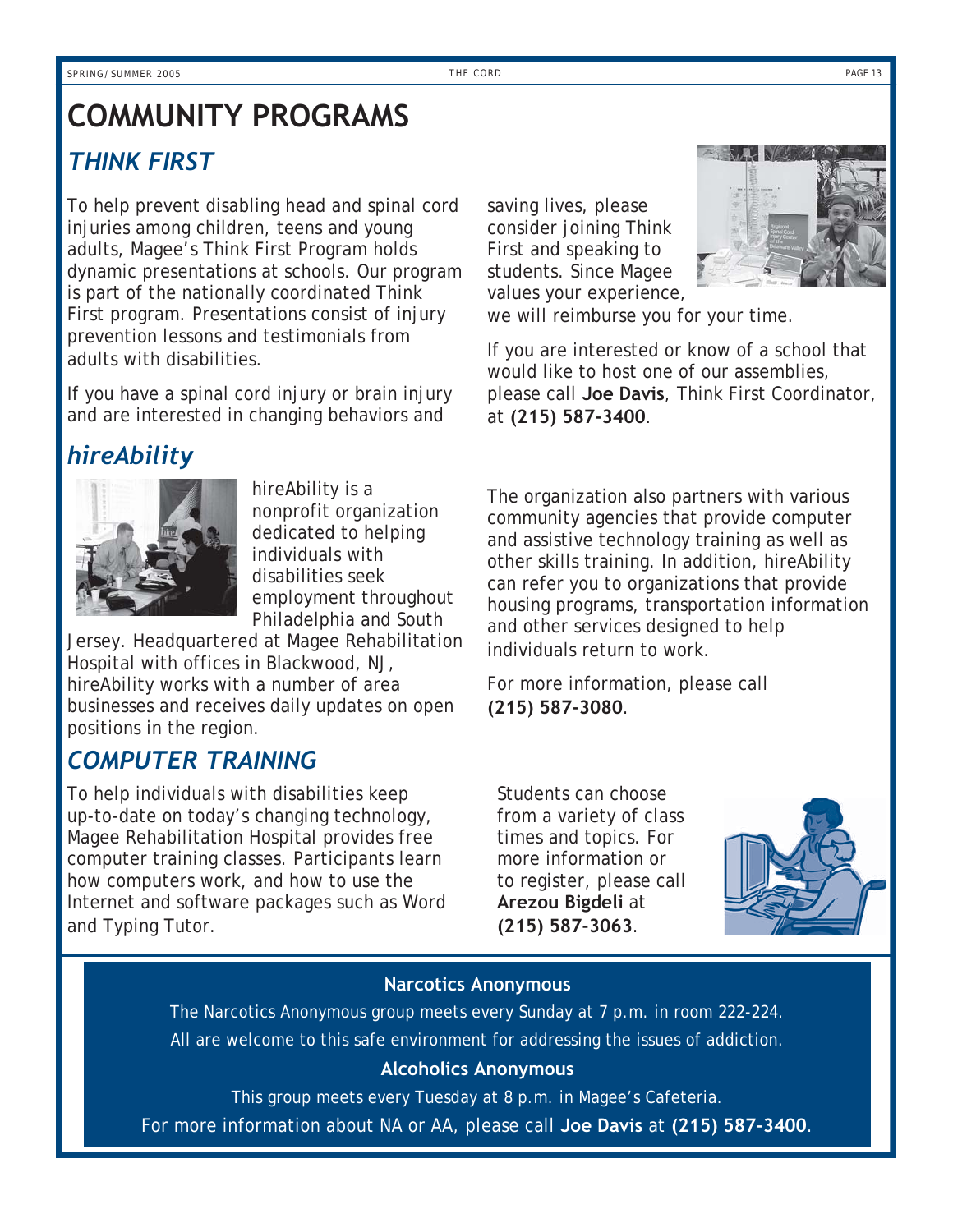### *LEGAL CLINIC FOR THE DISABLED*

The Legal Clinic for the Disabled provides free civil law legal services to low-income individuals with physical disabilities. Located at Magee Rehabilitation Hospital, the nonprofit organization can help with cases involving wrongful evictions, consumer fraud, employment discrimination and failure to comply with the Americans with Disabilities Act of 1990. Other services include estate

planning and benefit counseling.

The Legal Clinic would like to work with you regarding any of the above issues. For more information about direct representation or outreach programs, please call **(215) 587-3350**.

#### **Patient Family Resource Center and Medical Library Now Open Full Time**

 Are there wheelchair accessible hotels in Philadelphia? Where can I buy a home access ramp? How does my injury affect my spouse and family members? What are the latest therapies related to my injury or medical condition? These questions are the order of the day for the Magee Patient Family Resource Center and Medical Library.

Staffed by a Medical Librarian, our facility has a unique collection of books, journals, tapes and other media to answer questions related to physical disability. Guests are also free to use our computers for Internet access and browse our leisure reading collection of daily newspapers, popular fiction, books on tape and large print books.

 Hours of operation: **Monday, Wednesday, Friday: 8:30 am - 5:00 pm Tuesday and Thursday: 8:30 am - 8:00 pm** 

 For more information, contact **Laura Koepfler**, MLS, Library Service Manager, at **(215)-587-3423** or **lkoepfler@mageerehab.org**.

### *'MAGEE PLAYERS* **THE ARTS**

Magee Rehabilitation Hospital is hosting a theatre arts program for individuals with disabilities in the Philadelphia region. This marks the fifth year Magee has provided this program.

Participants will study a number of performing art genres including improvisation, play writing, mime, acting and comedy. The class is also designed to help individuals enhance

memory, analytical and communication skills, body awareness,

creativity, self-confidence, public speaking, flexibility and social skills.

Classes are held 1 - 3 p.m. on Fridays through June 3rd. Registration for the class is \$15. For more information or to register, please call **(215) 587-3063**.

#### Web Pages

Philadelphia Museum of Art - www.philamuseum.org Academy of Music - www.academyofmusic.org Walnut Street Theatre - www.wstonline.org The Academy of Natural Sciences - www.acnatsci.org The Franklin Institute Science Museum - www.fi.edu